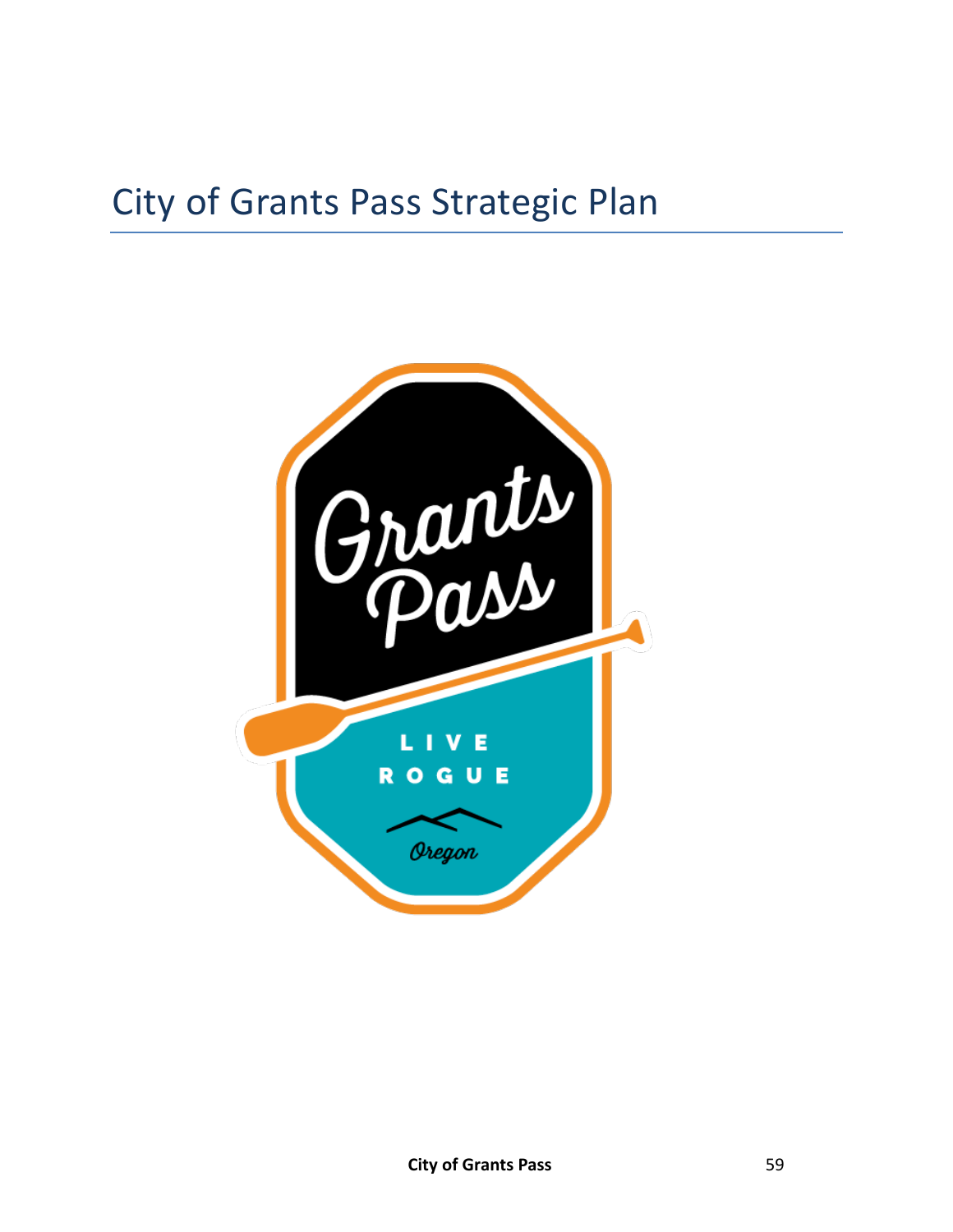# **Why a Strategic Plan**

I am pleased to present the Grants Pass 2016-2017 Strategic Plan. A strategic plan helps an organization perform at a high level by defining expectations and aligning resources. It provides a clear course of action for achieving positive results. A strategic plan also provides an opportunity for Council, the community and Staff to all see the routes to be taken to achieve our goals; providing an opportunity for an alignment of resources to achieve a common goal.

One thing I recognized during the strategic planning process is the secondary benefit of building stronger relations between members of Council, the community and Staff. This was accomplished by involving everyone in the process of setting a course to accomplish our dreams.

This was a rewarding process that I look forward to continuing as we follow our charted course. As an organization we are committed to the implementation of the Strategic Plan. The City's Strategic Plan will be used to establish clear staff expectations and help align department resources with common goals.

#### **Grants Pass Strategic Plan**

Strategic Planning is the formal consideration of an organization's future course. All strategic planning deals with at least one of three key questions:

- 1. "What do we do?"
- 2. "For whom do we do it?"
- 3. "How do we excel?"

#### **The Importance of Strategic Planning**

Where should City government focus its priorities? What role does the City have in addressing the community's most pressing challenges? How well is Grants Pass, as a city government, doing in its role to meet those challenges?

One way to try and answer these questions is through strategic planning. This process and how these questions are answered become our roadmap to the future. Strategic planning provides the framework for:

- Providing the community with the means to participate in establishing the vision and direction of the City.
- Establishing a process for review of and improvement in services managed by the City.
- Establishing the foundation for budgeting appropriate resources for specific outcomes.

The Strategic Plan is not a static document or process. It must change to reflect the changing community. Updates or periodic reviews can occur annually or every other year.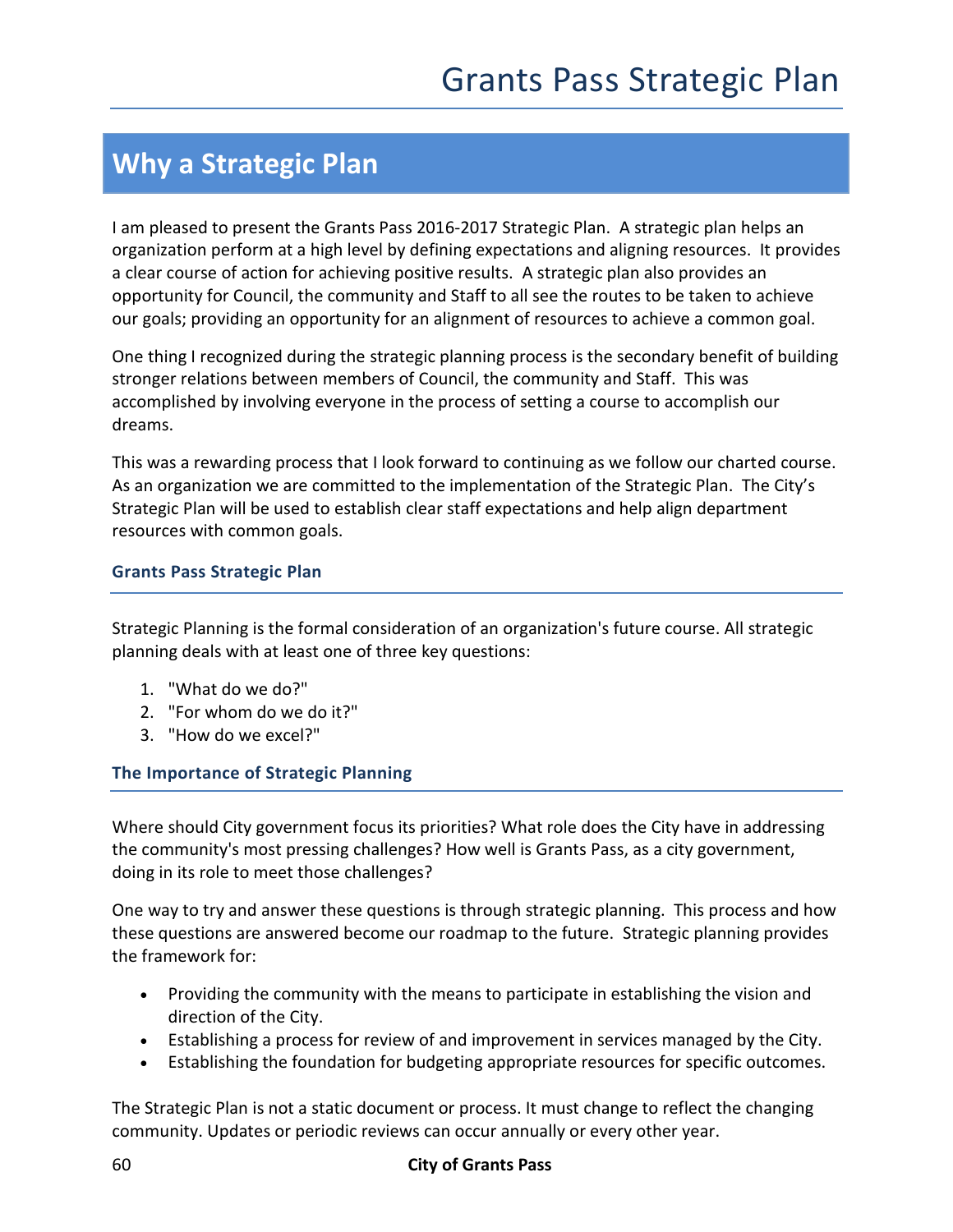#### **The Planning Framework**

City Council expressed a desire to incorporate the goals of the community in their decision making process. An important part of the strategic planning process is public input; this was done through the City holding a community goal setting forum, reports from non-profits and community organizations. The Council also received goals from their advisory committees and commissions and City departments. Council also submitted and discussed their own goals for the City along with discussions of long range issues and Council effectiveness.

#### **Strategic Plan**

The Strategic Plan demonstrates how the City intends to achieve the broader goals established through policy. The Plan encourages teamwork and establishes clear targets for what needs to be accomplished and helps a city realize the community's vision and to accomplish a city's mission.

Strategic planning is a method that puts employees, management and Council on one page around common goals and objectives. The strategic planning process begins with Council setting broad, organizational goals that will serve the City for many years. Then, objectives and actions are attached to the organizational goals.

| <b>Council Mission:</b> | To represent all citizens by providing leadership and decisions necessary<br>to meet community needs and desires.                                                                                                                  |
|-------------------------|------------------------------------------------------------------------------------------------------------------------------------------------------------------------------------------------------------------------------------|
| <b>Council Vision:</b>  | Grants Pass is a healthy, vibrant place to live, work and play; a city<br>connecting people to people with thriving economic, cultural and<br>recreational opportunities.                                                          |
| <b>Council Values:</b>  | We base our decisions on the following values:<br>Accountability<br>$\bullet$<br>Communication<br>Credibility<br>$\bullet$<br>Integrity<br>$\bullet$<br>Respect<br>$\bullet$<br>Responsibility<br>$\bullet$<br><b>Truthfulness</b> |
| <b>Strategic Goals:</b> | Our Strategic Plan has five goals, which reflect the City's Mission and Vision.                                                                                                                                                    |

- Keep Citizens Safe
- Provide Cooperative Shared Leadership Involving Council, Staff and Community
- Encourage Economic Opportunities
- Facilitate Sustainable, Manageable Growth
- Maintain, Operate, and Expand our Infrastructure to Meet Community Needs

#### **City of Grants Pass** 61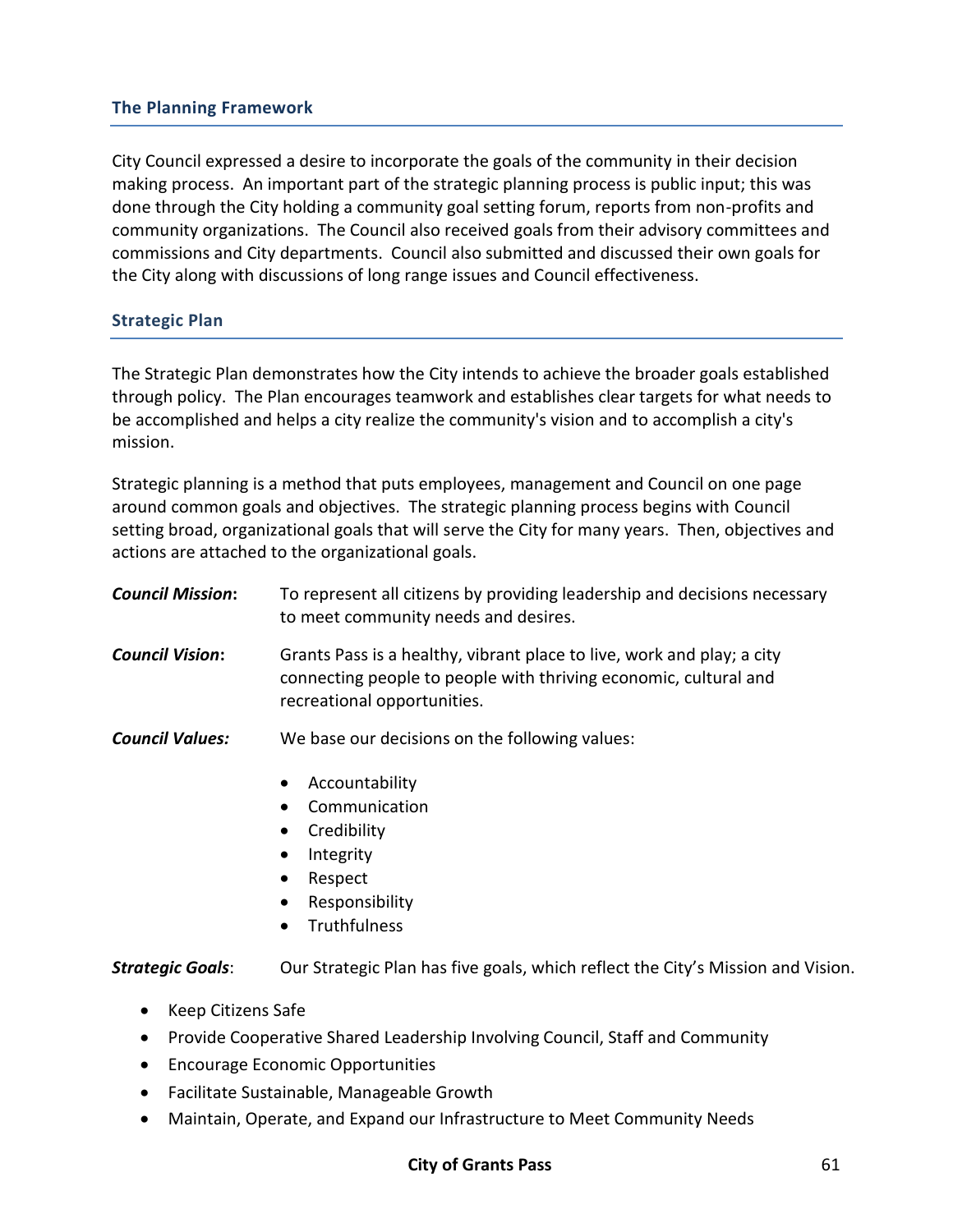To achieve our goals we have defined specific areas of focus and activities through objectives and actions. The following is a list of the Council's highest priorities:

- Build new Water Treatment Plant
- Pass a police/fire levy November 2017.
- Maintain necessary criminal justice infrastructure.
- Welcome Center, public restrooms and Public Safety substation for downtown.
- Provide sufficient, affordable housing opportunities for the variety of Grants Pass resident's needs.
- Reduce transient/vagrancy impact to community.
- Develop Riverside Master Plan (spray park, community building/concert venue, and Active Club pavilion  $\sim$  platform structure).
- Light storefronts downtown (CBDG) Grants of \$1,000 \$1,500.
- Expand social media presence.
- Permanent funding solution for criminal justice system.
- Increase promotion of Historic District.
- Develop a Tree Canopy Program for commercial sites.

Objectives and actions are prioritized to show weight of importance by number of asterisks (\*).

The final link to the Strategic Plan is the City's Fiscal Year Budget and Capital Improvement Program. The Budget is the document that provides the allocation of resources necessary to implement the objectives and actions in the Strategic Plan.

I look forward to reporting our success in the coming months and to next year's plan review where we can continue our focus on long range planning to extend our plan to a five-year period.

Lana L' Cabia

Aaron K. Cubic City Manager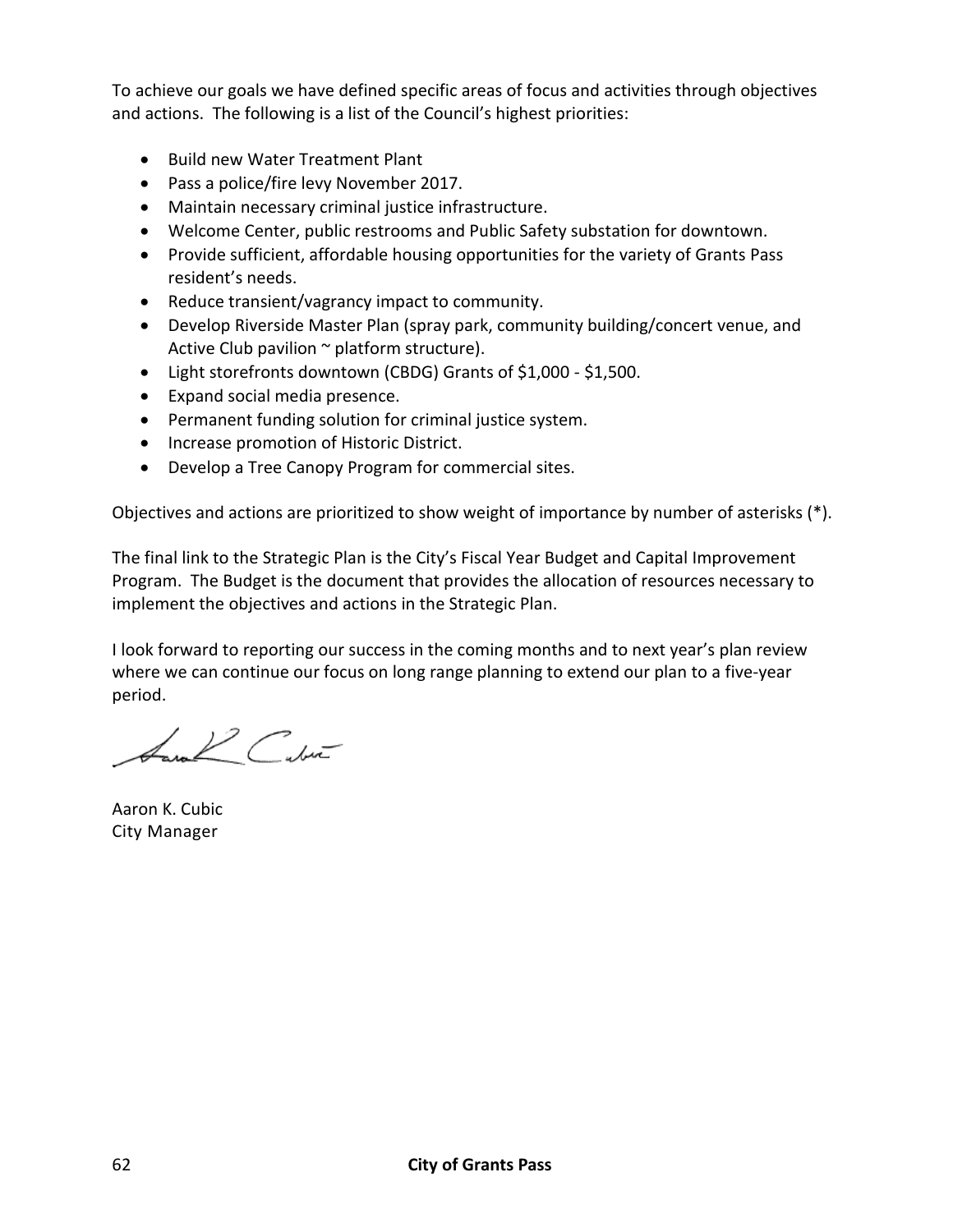# Strategic Goals

### **Keep Citizens Safe**

- *Objective 1: Maintain necessary criminal justice infrastructure.\*\*\**
- Action 1: Pass a police/fire levy November 2017.\*\*\*
- Action 2: Permanent funding solution for criminal justice system.\*\*\*
- *Objective 2: Respond to homelessness and vagrancy in our community in a proactive, comprehensive and coordinated approach.\*\*\**
- Action 1: Continue as a 'facilitator' not a 'partner' in consolidation of homeless/transient community services.\*\*
- *Objective 3: Enhance proactive policing.\*\**
- Action 1: Public education traffic "don't block the box". $*$

#### *Objective 4: Enhance preparedness for emergencies.\*\**

Action 1: Evaluate the effectiveness of services available to assure Grants Pass is prepared for disasters.\*

#### *Objective 5: Enhance a safe and secure environment.*

- Action 1: Light up downtown in alleyways and railroad tracks.\*\*\*
- Action 2: Litter clean up (target enforcement).\*
- Action 3: Fire Risk Assessment Project.\*
- Action 4: Reduce drug related crime and the associated neighborhood impacts.\*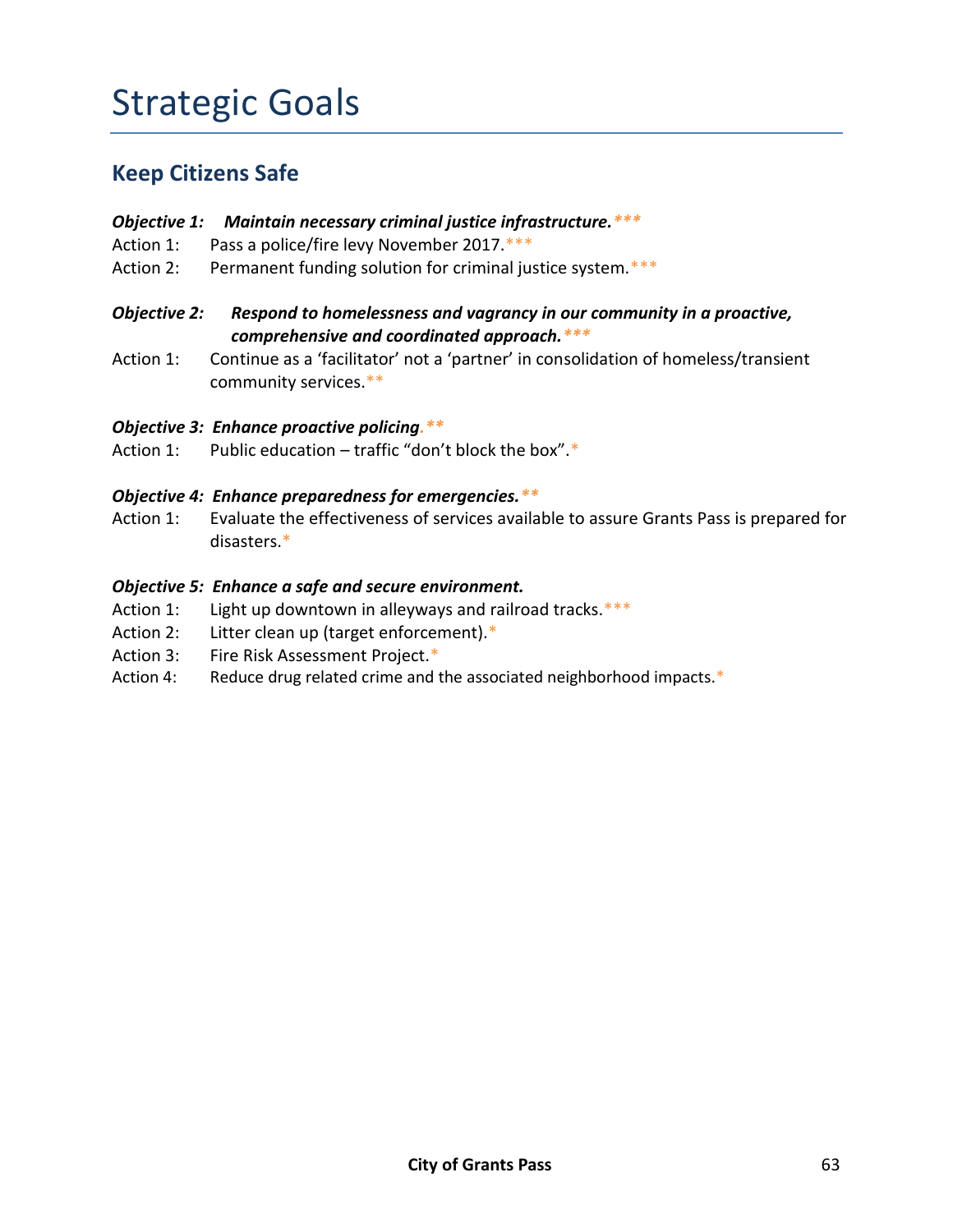## **Provide Cooperative, Shared Leadership Involving Council, Staff and Community**

#### *Objective 1: Evaluate/ensure financial stability of Utility Funds.\*\**

- Action 1: Comprehensive Water Treatment/Wastewater/Stormwater funding strategy.\*\*
- Action 2: Review development charge policies and establish rate which protects City investments and encourages economic growth.\*
- Action 3: Gas tax.\*

#### *Objective 2: Develop and implement community communication strategies.*

- Action 1: Expand social media presence.\*\*\*
- Action 2: Hold quarterly Town Hall meetings.\*\*
- Action 3: Encourage and seek out younger generation to volunteer on City committees.\*\*
- Action 4: Increase volunteer activities for beautification cleanup projects.\*
- Action 5: Promote and create information programs for Cable TV with monthly frequency.\*

#### *Objective 3: Ensure efficiency and effectiveness in City operations.*

- Action 1: Implement an E-Permitting system for building and planning.\*\*\*
- Action 2: Work with the MRMPO to apply for and help administer a feasibility study on alternative fuel sources for local fleets (City, County, School District, Refuse Haulers).\*\*
- Action 3: Evaluate/implement Asset Management software across Public Works (PAVE).\*
- Action 4: Evaluate pros and cons of a potential City debt free financial goal and review overall debt policies.\*
- Action 5: Upgrade heating/cooling system in the Municipal Building.\*
- Action 6: Discuss facility options and prepare a recommended plan for a Fleet Maintenance Facility upgrade according to the performance audit recommendations.\*
- Action 7: Continue progress reflecting recommendations from strategic plans developed through PAVE.\*
- Action 8: Streamline processes at the City level for ease of development.\*
- Action 9: Phone system upgrade.\*

*Objective 4: Equitable share of marijuana tax revenue.\*\**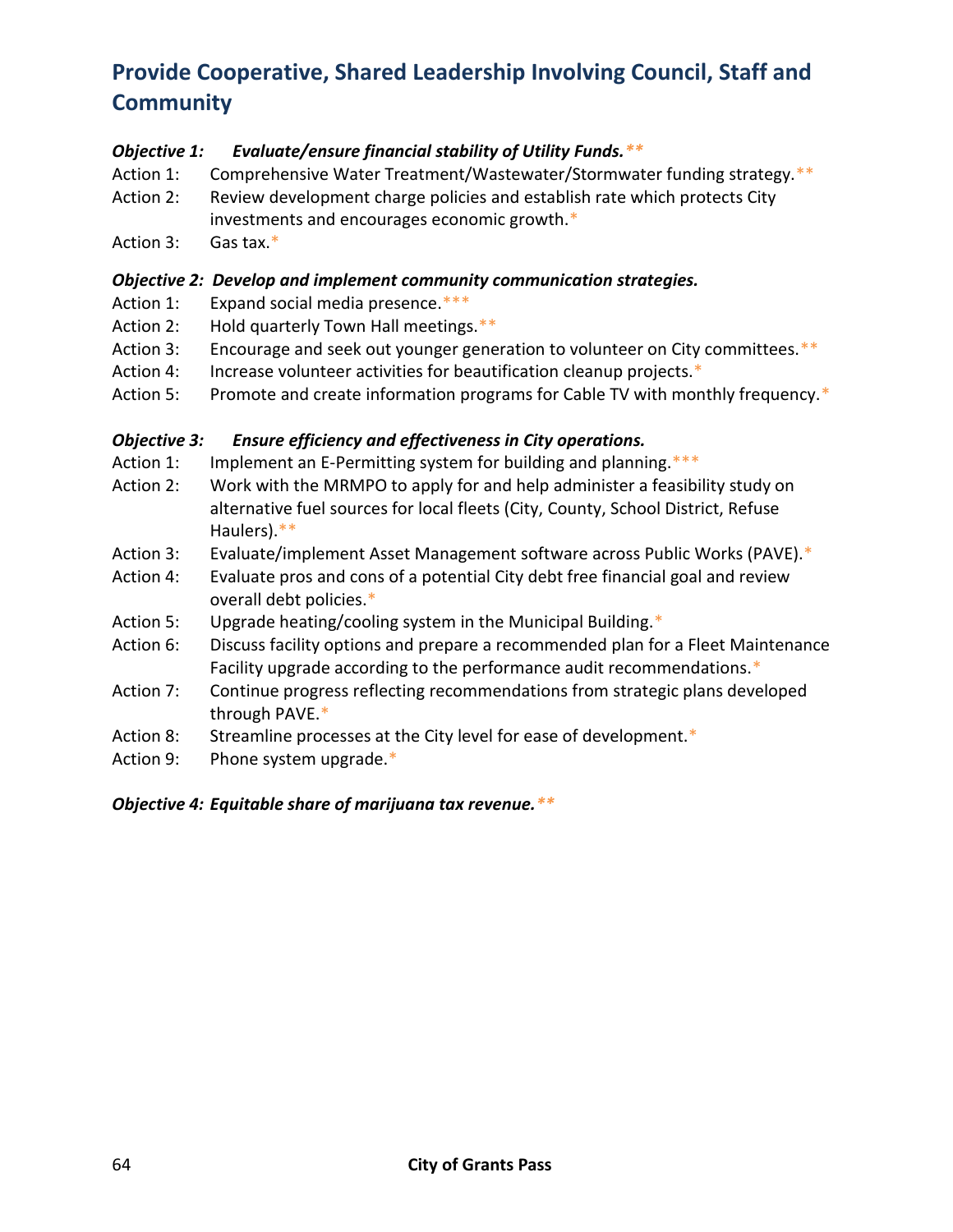### **Encourage Economic Opportunities**

#### *Objective 1: Facilitate an environment to encourage business prosperity, investment and economic opportunities.*

- Action 1: Prepare funding package to resolve sewer issues in Spalding Park.\*\*\*
- Action 2: Light storefronts downtown (CBDG) Grants of \$1,000 \$1,500.\*\*\*
- Action 3: Look into a partnership with Rogue Allure Hotel channel to promote tourism and economic development. \*\*\*
- Action 4: Partner to develop incubator facilities.\*\*
- Action 5: Pressure-wash downtown sidewalks, curbs, gutters.\*\*
- Action 6: Develop a brochure for economic opportunities in Grants Pass.\*\*
- Action 7: Support (implement) Small-Scale/Craft Manufacturing/Main Street.\*
- Action 8: Encourage businesses to develop jobs in and around the City.\*
- Action 9: Develop additional industrial land.\*
- Action 10: Promote murals within the Historic District that are based on local history.\*
- Action 11: Utilize loan fund to continue downtown facade improvement grant at \$5,000 increments, and with low interest loans of \$50,000 for renovation.\*

#### *Objective 2: Enhance commercial district to create quality shopping and dining experiences.*

- Action 1: Increase promotion of Historic District.\*\*\*
- Action 2: String lights across H and  $5<sup>th</sup>$  streets and extend to G Street. \*\*\*
- Action 3: Welcome Center, public restrooms and Public Safety substation for downtown.\*\*\*
- Action 4: Downtown and all around the town trolley. \*\*
- Action 5: Eliminate hiding places along rail road tracts.\*\*
- Action 6: Expand year-round tree lights in the downtown.\*\*
- Action 7: New code enforcement to encourage building owners to clean up empty storefronts and alleyways and reinforce standards for appearances.\*\*

#### *Objective 3: Encourage activities that attract visitors and add to Grants Pass' livability.*

- Action 1: Balloon festival from the ground up. $**$
- Action 2: Vintage trailer rally.\*\*
- Action 3: Bicycle grand prix.\*

#### *Objective 4: Adopt an Economic Development Plan.*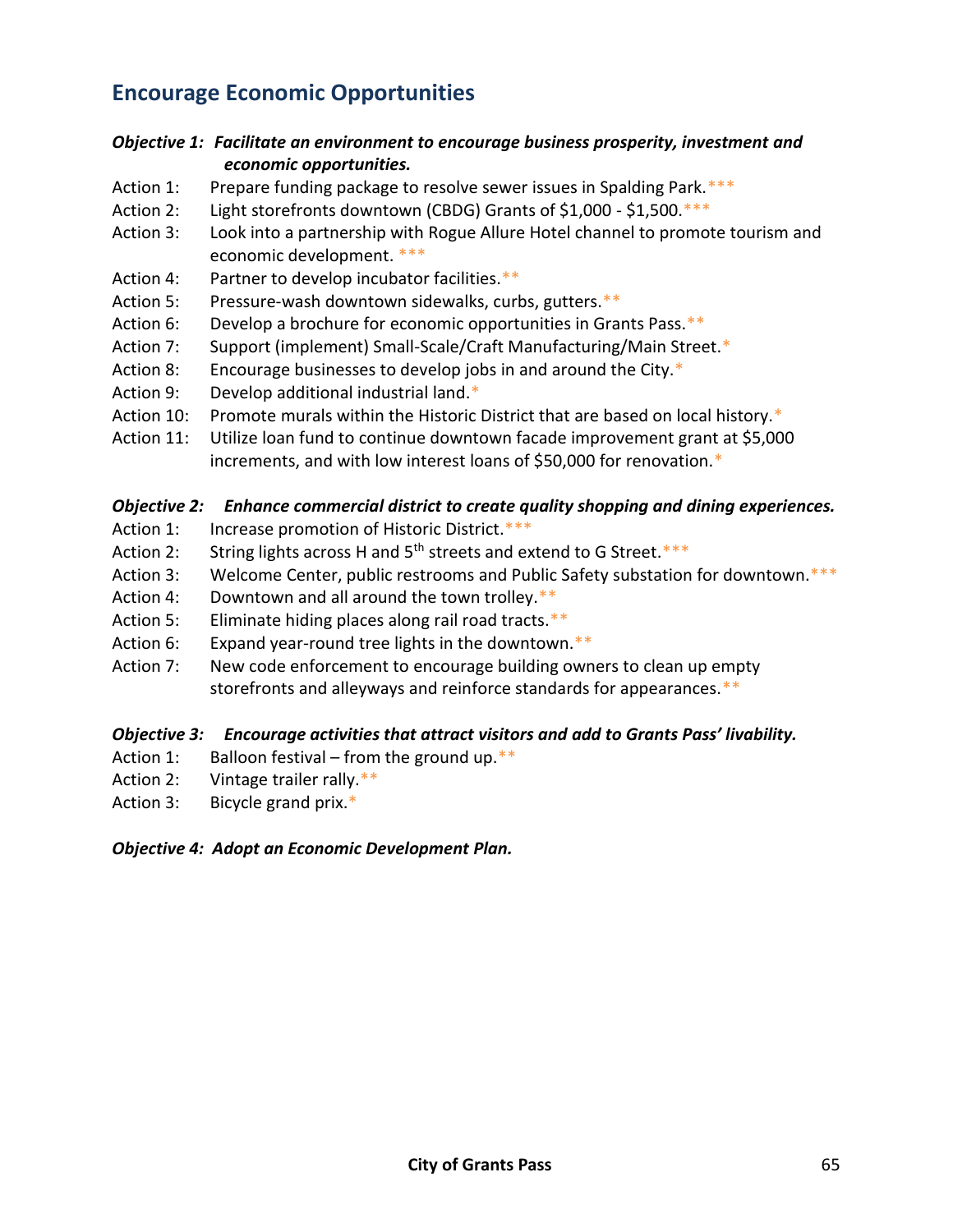## **Facilitate Sustainable, Manageable Growth**

#### *Objective 1: Promote healthy neighborhoods.\**

- Action 1: More public trash cans and recycling bins around town or near problem areas.\*\*
- Action 2: Canopy Tree Program.\*
- Action 3: Focus on clean-up efforts in areas of blight.\*
- Action 4: Encourage neighborhoods to keep themselves clean.\*

#### *Objective 2: Develop proactive solutions to community development challenges.\**

- Action 1: Develop a Tree Canopy Program for commercial sites. \*\*\*
- Action 2: Review and revise Development Code.\*
- Action 3: Evaluate DDA and AFD process to determine best practices for the City and property owners and clean up old DDA and AFD records on properties – possibly convert to a fee-in-lieu system.\*
- Action 4: Initiate "highway-dependent" industrial land text amendment (i.e., no ministorage on prime industrial land).\*

#### *Objective 3: Create and sustain a city of diverse neighborhoods where all residents can find and afford the values and lifestyles they seek.*

Action 1: Encourage an environment which provides for the growth of affordable housing opportunities for the variety of Grants Pass resident's needs.\*\*\*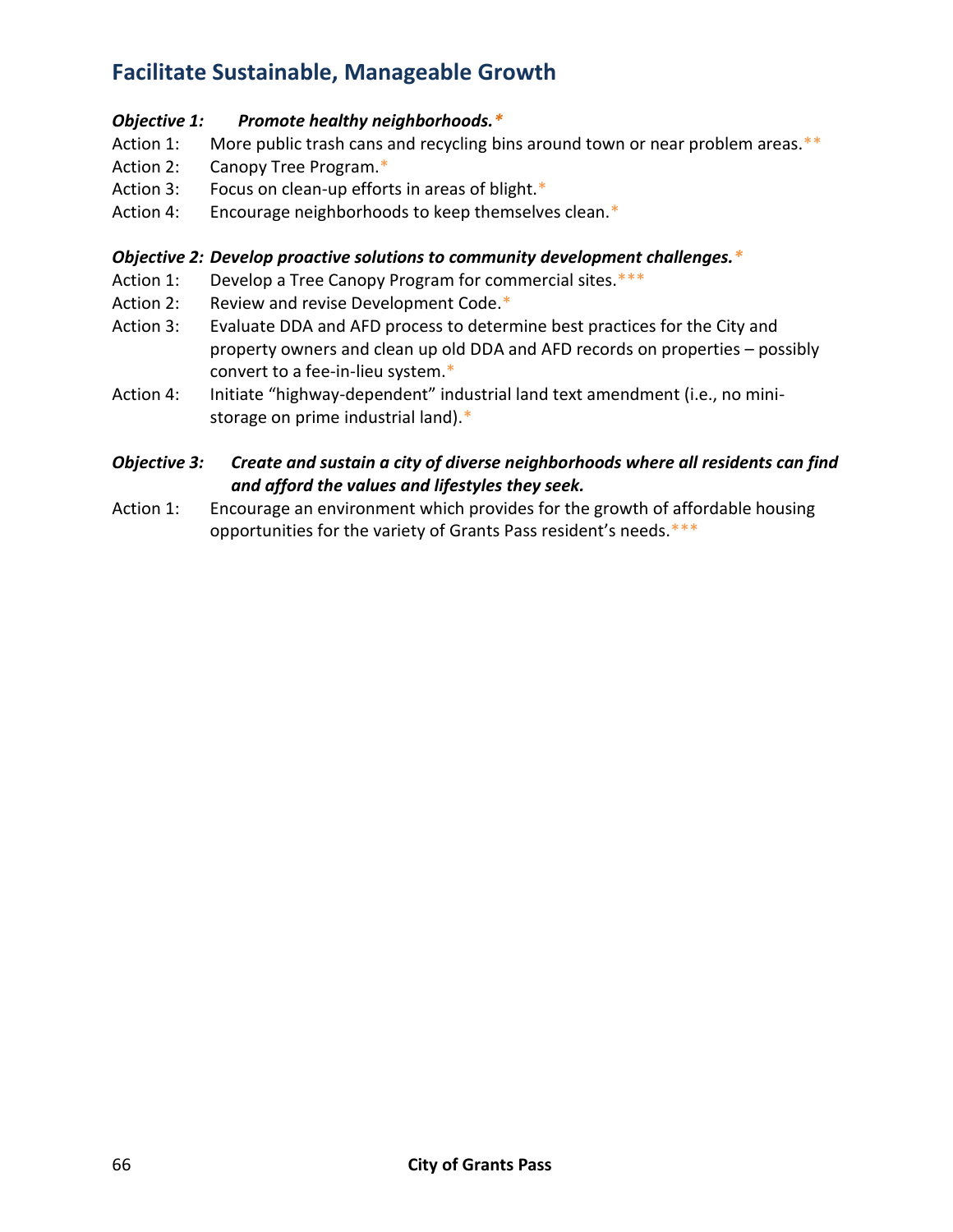## **Maintain, Operate and Expand our Infrastructure to Meet Community Needs**

#### *Objective 1: Plan and develop infrastructure.*

- Action 1: Explore Public Safety Station options.\*\*\*
- Action 2: Update the Downtown Master Plan.\*
- Action 3: Install ambient lighting on Caveman Bridge.\*
- Action 4: Water Distribution and Wastewater Collection Continue pursuit of property acquisition for future reservoir and pump station sites.\*
- Action 5: Build storage building and IT operations at 202 A Street lot.\*

#### *Objective 2: Ensure water infrastructure needs are met.*

- Action 1: Build new Water Plant (PAVE).\*\*\*
- Action 2: Design and implement a distribution system valve exercise/replacement program to ensure system operability.\*\*\*
- Action 3: Design/install redundant water main loop in Redwood Highway pedestrian way.\*\*
- Action 4: Develop emergency water hook-up at City Hall well.\*
- Action 5: Complete projects as part of small main replacement. \*

#### *Objective 3: Ensure sewer infrastructure needs are met.*

- Action 1: Expand Wastewater Plant (PAVE).\*\*\*
- Action 2: Initiate Fats, Oils and Grease (FOG) education/enforcement program.\*
- Action 3: Implement manhole inflow/infiltration elimination program in the Redwood area.\*
- Action 4: Begin Webster 2 alternatives study/design/construction.\*

#### *Objective 4: Ensure transportation infrastructure needs are met.\**

- Action 1: Plan with ODOT three lanes each direction on Redwood Hwy. from Williams Hwy. to Redwood Ave.\*\*
- Action 2: Improve dangerous/problem pedestrian crossings (flashing beacons).\*
- Action 3: Utilize college program to provide design concepts for South 'Y' interchange.\*
- Action 4: Design, bid and construct improvements to the Redwood Avenue and Allen Creek Road intersection.\*
- Action 5: Rehabilitate Redwood lot.\*
- Action 6: Improve crosswalk safety at Hawthorne & Midland.\*
- Action 7: Complete Transportation Master Plan.
- Action 8: Design the Allen Creek Road project.

#### *Objective 5: Ensure storm water infrastructure needs are met.*

- Action 1: Initiate the preparation of a storm water implementation plan following adoption of the Storm Water Master Plan.
- Action 2: Create and initiate the Storm Water utility.

#### *Objective 6: Ensure bicycle/pedestrian path needs are met.*

- Action 1: Interconnect trails.\*\*
- Action 2: Continually identify and implement additional off-street pedestrian and bikeway opportunities.\*\*